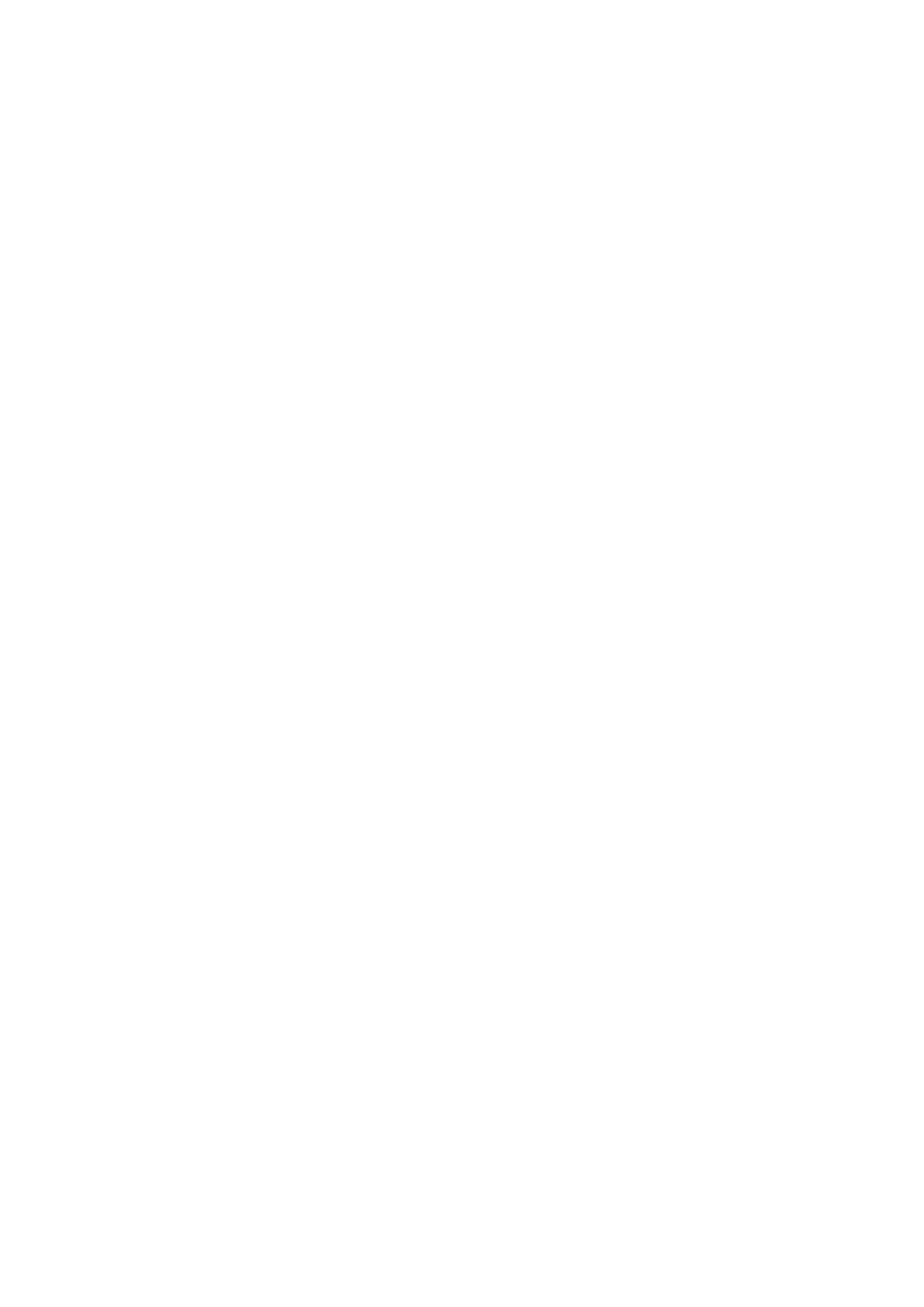EBA FB 2019-01 Projektnummer 2017-I-1-1217

## Consideration of software development in the railway sector

Summary

by

Fraunhofer-Institut für offene Kommunikationssysteme (FOKUS), Berlin System Quality Center (SQC)

Prof. Dr. Holger Schlingloff Dr.-Ing. Jens Gerlach Dipl.-Math. Marko Fabiunke

On Behalf of the Federal Railway Authority Germany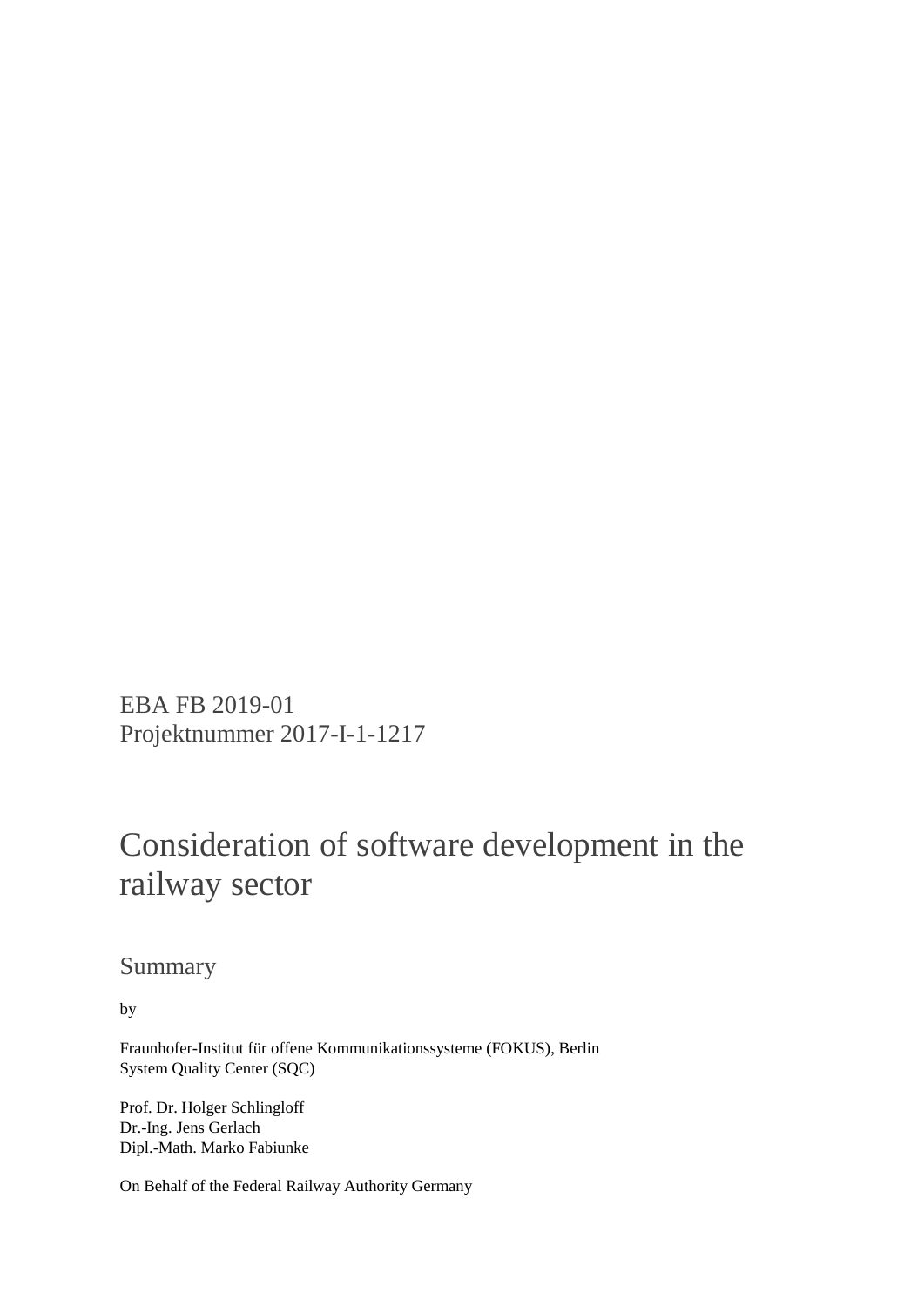## Imprint

PUBLISHER Eisenbahn-Bundesamt

Heinemannstraße 6 53175 Bonn

www.eba.bund.de

STUDY PERFORMED BY Fraunhofer-Gesellschaft e. V., München Fraunhofer FOKUS Kaiserin-Augusta-Allee 31 10589 Berlin

STUDY COMPLETED IN December 2018

EDITED BY Division 22, 52 Andreas Czarski, Ariane Boehmer

PUBLICATION AS PDF http://www.eba.bund.de/forschungsberichte

ISSN 2627-9851

Bonn, February 2019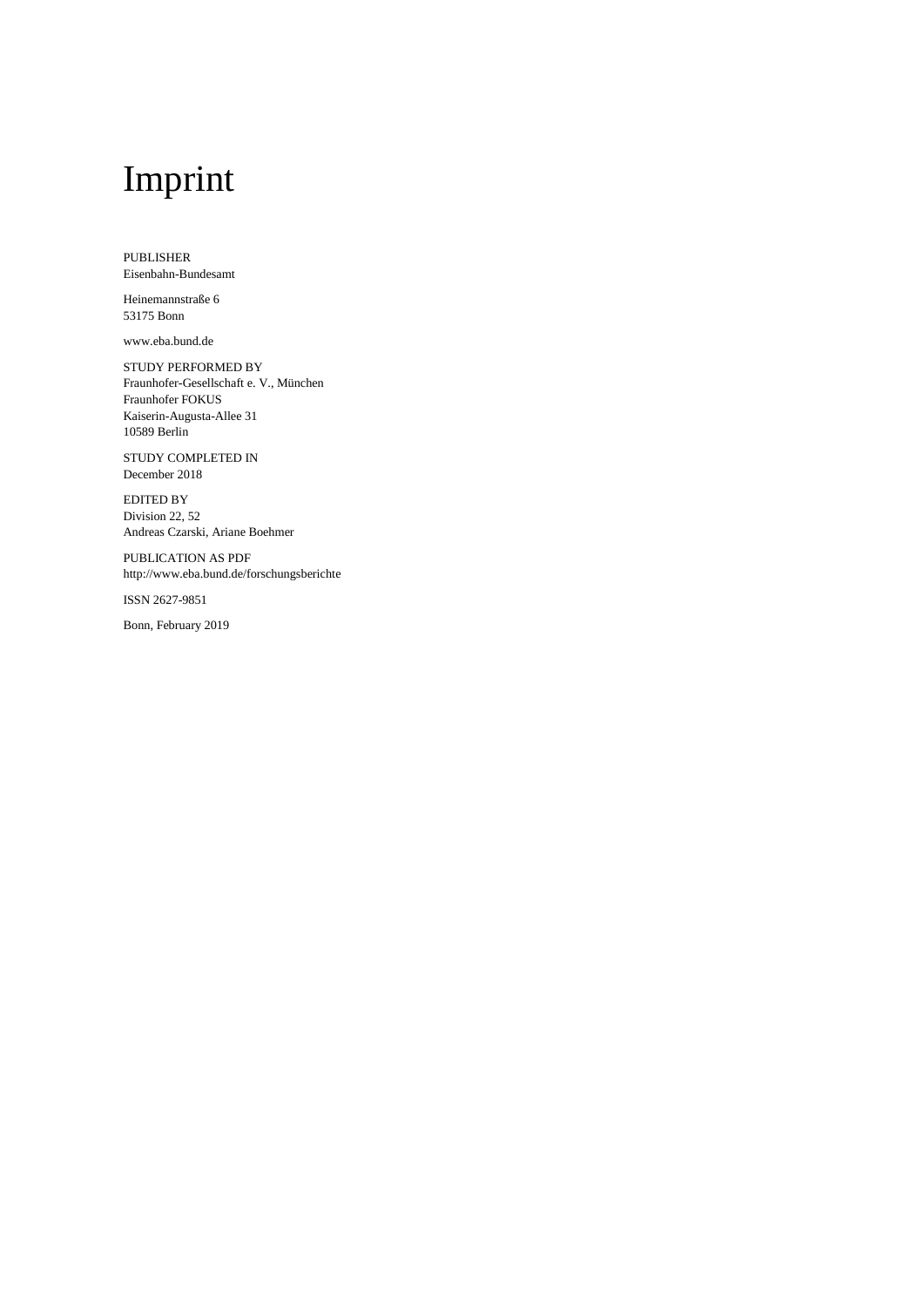## Summary

Software is increasingly being embedded in technical and organizational systems and is progressively taking on safety-critical tasks. At the same time, the (European) railway industry is under great pressure to innovate, partly because of the (still) increasing international competition, and requires the consideration of optimization potential also in the area of software development.

This study takes up this question and describes current trends and challenges that software development in the railway sector will have to face in the coming years. It addresses future product structures, standards, methods and processes as well as training issues. Based on an analysis of the trends in the neighbouring domains automotive, avionics, telecommunication and industrial automation, proposals for the railway sector are developed. These are substantiated by two examples: The integration of RBC and STW, as well as the integration OBU and TCMS. The results can be summarized as follows:

**Product structures:** The digitisation of rail-bound transport will continue to increase. Rail technology can benefit from many developments in other areas, which should be carefully monitored. Accordingly, the use of commercial and freely available standard components in the rail industry will continue to increase. This applies to both software and hardware. Railway-specific communication standards (e.g. GSM-R) will play a lesser role, the trend is "all-IP".

The computational power and networking capabilities of control units and other information processing systems will also increase. In the future, essential functionalities will mainly be provided by software components. New, more flexible architectures will make it easier to distribute software components to hardware according to system requirements. This can lead to a reduction in the number of ECUs; however, the trend towards more and more system functions is counteracting this.

When designing components and systems, both the long-term evolution capability and the ability to update hardware and software at short notice must be given even greater consideration. There are essentially three reasons for this:

- new requirements.
- dealing with obsolescence, and
- security gaps in IT systems.

The processes for quality assurance and approval must therefore provide even better support for the rapid updating of components.

**Standards:** The splitting of security standards for software development according to the various application domains cannot always be justified in terms of content. It should be examined whether certifications from other specialist domains can increasingly be considered for railway applications. In particular, it is not necessary to have further different standards within the railway domain (e.g. for control and safety technology and vehicle software). The interviews showed that in most cases three (instead of five) safety integrity levels (none, medium, high) would be sufficient.

Important "new" methods and techniques such as IT security, model-based development and agile processes are not adequately represented in EN 50128. Here the "supplement mechanism" of the DO-178C could be used.

**Methods and Processes:** Model-based development requires a conscious decision for the appropriate modelling language. Even safety-oriented systems can be developed with agile methods, provided the processes are sufficiently granular. Functional security and IT security must be considered together (since